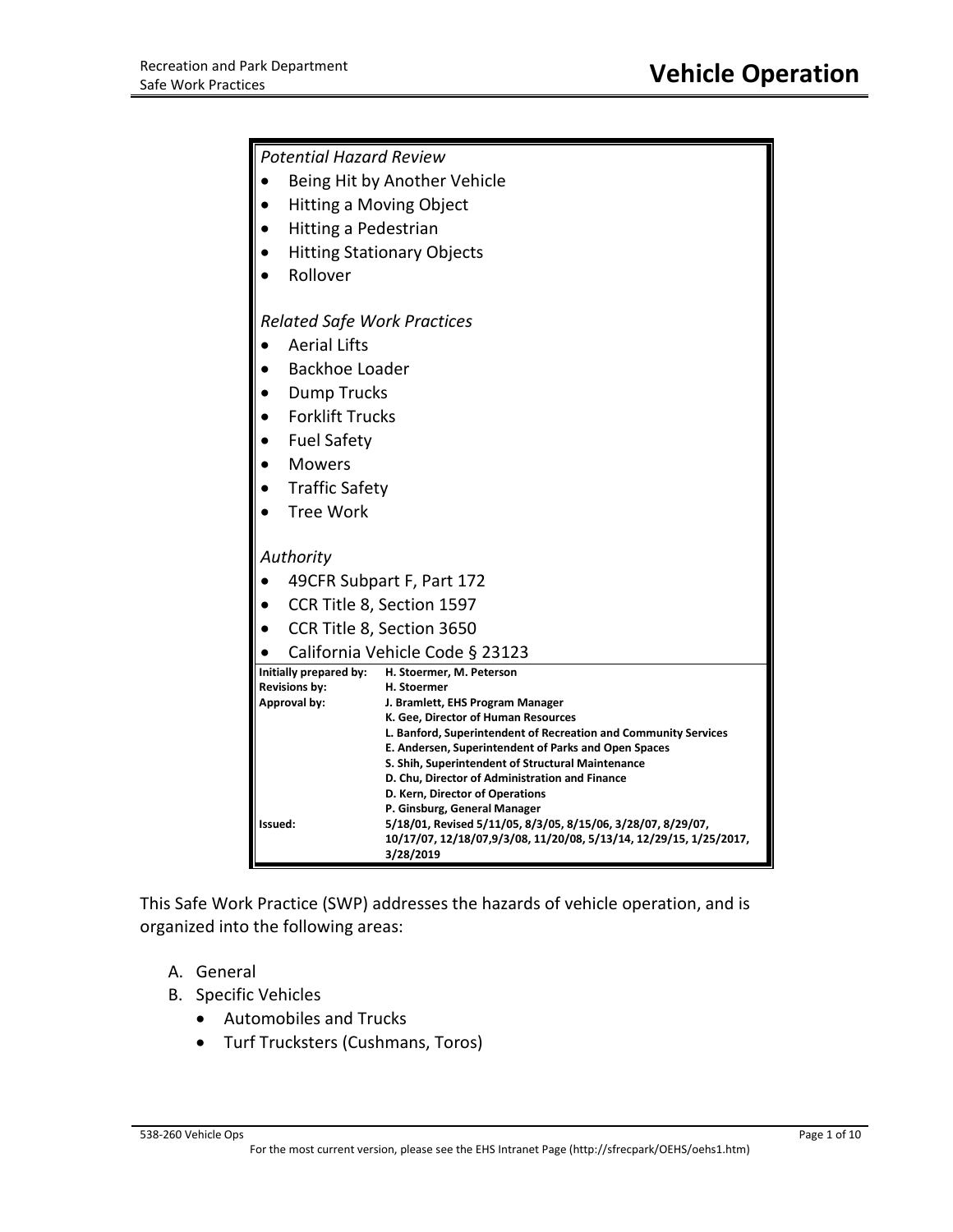The General section provides information that applies to just about every situation. The section on Specific Vehicles gives information that may be unique to a particular vehicle.

This Safe Work Practice applies to any vehicle you can sit on or in, and drive, including cars, trucks, vans, utility vehicles, some heavy equipment (i.e. equipment that doesn't have a specific SWP, e.g. Boom Truck), and turf vehicles. Additionally, you are advised to review the following safe work practices before operating the related equipment: Aerial Lifts, Backhoe Loader, Boom Truck, Cranes, Dump Trucks, Forklift Trucks, and Mowers.

This SWP is dedicated to helping you avoid an injury or illness from known hazards and their consequences.

You are advised to follow these recommendations, read and follow this SWP and any related SWPs, complete any required or recommended training, and to obtain advice from a Qualified Person if you have any questions.

A Qualified Person is a person **designated** by the employer; and by reason of **training**, experience, or instruction who has demonstrated the ability to perform safely all assigned duties; and, when required is properly licensed in accordance with federal, state, or local laws and regulations.

All tasks require that you:

- Use the equipment in accordance with the guidelines set forth by the manufacturer. This includes following all signs and labels, and reviewing any manufacturer's operating manuals.
	- o If the instructions provided in the operating manual conflict with this SWP, then follow the instructions in the manual. The manufacturer's instructions prevail over this SWP.
- Review the safety data sheets (SDSs) for each chemical.
- Be trained on this SWP and those listed above as related. Training on SWPs must be completed before initial assignment. It is also recommended that you complete refresher training every two years.

# **A. GENERAL**

# **Before**

- 1. Complete the required training:
	- a. Training on this SWP and those listed as related. Refresher training should be completed every 2 years.
	- b. Complete the classroom or online Defensive Driver training. Refresher training should be completed every two years.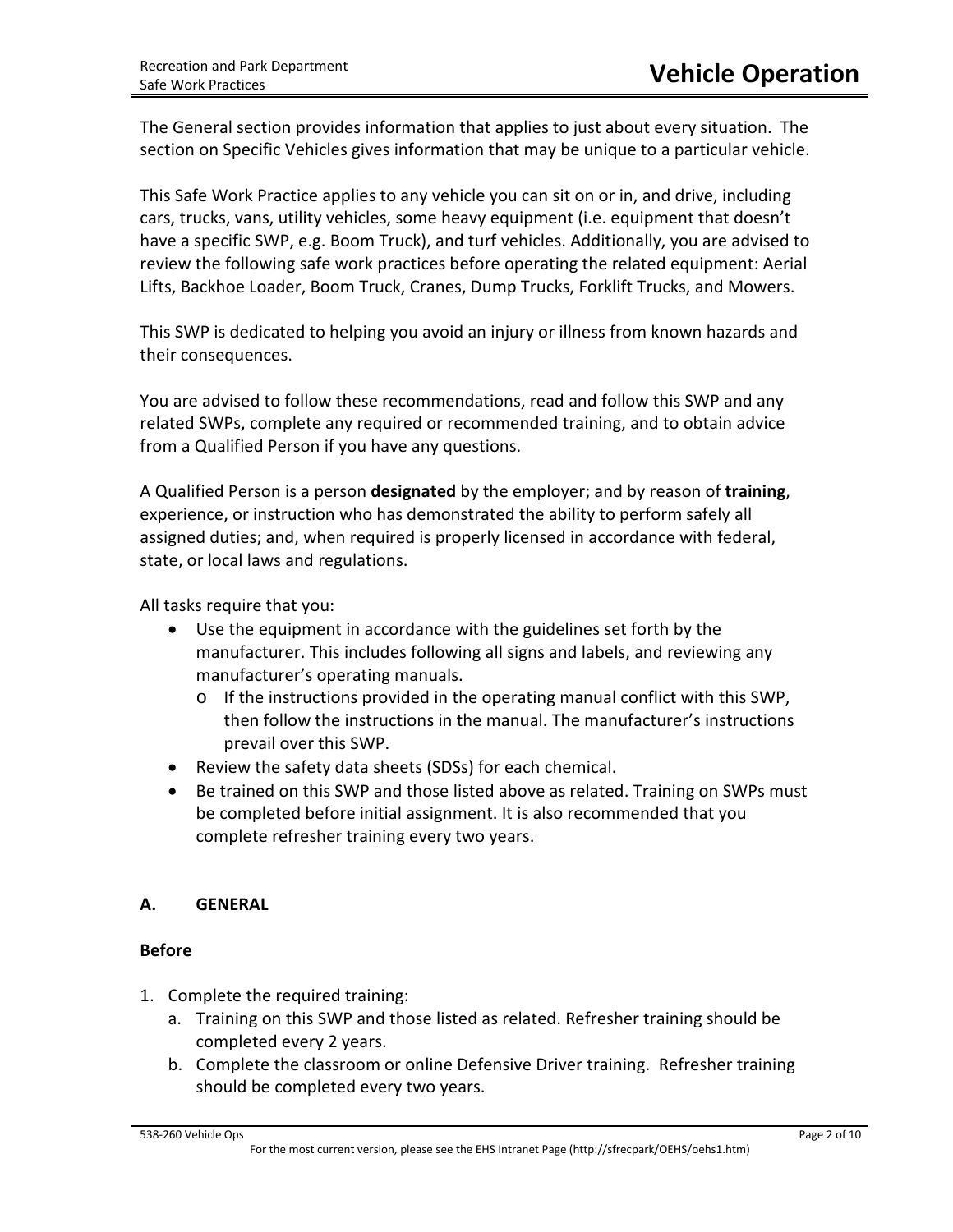- 2. Review the City Drivers Guide.
- 3. Drivers are expected to comply with this SWP as well as obey applicable local, state and federal laws and regulations as they relate to vehicle operations.
- 4. Drivers must have a valid California drivers' license appropriate for the type of vehicle to be driven, and without restriction for the class of vehicle used.
- 5. Complete a check of the vehicle at the beginning of each shift or before a change in driver, and before using the vehicle (see the specific vehicle section of this SWP for a checklist). If repairs are needed, have them completed before taking the vehicle on the street.
- 6. Ensure that each vehicle has a copy of the following on board (in the glovebox or elsewhere):
	- A copy of the incident reporting procedures.
	- A letter of self insurance (available from Fleet Manager).
	- A blank Vehicle/Equipment Incident Report (VEIR).
	- The name and number of P&S Towing (415-861-4200).
- 7. Secure/tie down a load in its compartment. Tools and material shall be secured to prevent movement when transported in the same compartment with employees. Make sure the load will not shift or fall out of the vehicle. Other items, such as first aid kits must be secured as well.
- 8. Remove all trash, litter or other distracting items from the interior of the vehicle<sup>1</sup>.
- 9. Hide all valuables from sight from outside of the vehicle. This includes phones, wallets, bags, and anything that could be construed as valuable by an outside party. Hide traces of these valuables as well such as USB cords used to charge phones, bags with store logos, and loose change.
	- If you must leave valuables in your city vehicle, put them under the seat, in the trunk, or out of view when leaving the vehicle for any amount of time.

10. Do not:

- Alter the vehicle in any manner which would affect the vehicle's operation, performance, durability, or use.
- Transport hazardous materials in the passenger compartment.
- Transport staff, clients, or the public in vehicle compartments (back of trucks, vans, etc.) unless these compartments were originally equipped with appropriate vehicle passenger seats and seatbelts.

 $\overline{a}$ <sup>1</sup> RPD Industrial Investigation, EHS Case # 3034, DOI 2/19/06

<span id="page-2-0"></span><sup>538-260</sup> Vehicle Ops Page 3 of 10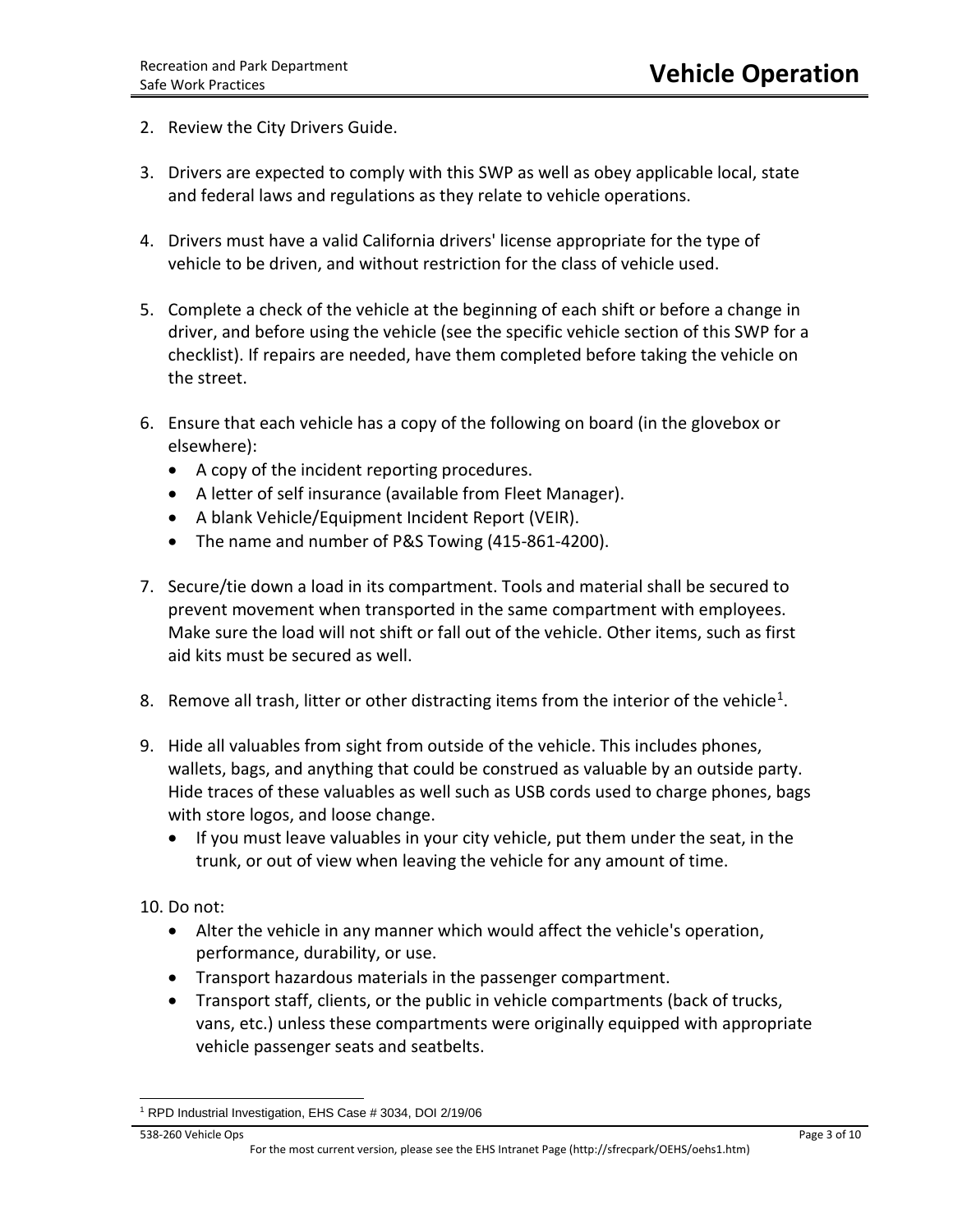• Leave valuables (and traces of valuables) on the seats, dashboard, or anywhere in view from outside of the car.

## **During**

- 11. Fasten seat belts and adjust mirrors. Seat belt use is **mandatory**.
- 12. When starting the vehicle, be sure that vehicle does not lunge forward or backward into anything.
- 13. Observe traffic and pull into the street. Be aware of your surroundings.
- 14. Be a Defensive Driver: <sup>[2](#page-3-0)</sup>
	- Look for and recognize hazardous driving conditions such as lighting, weather, change in road conditions, traffic, and your ability to react.
	- Adjust your driving to meet the hazards.
	- Remain focused. Avoid other distractions such as eating, drinking, grooming or adjusting non-critical vehicle controls while driving.
	- Use of cell phones, whether hand-held or hands-free, or other mobile technology while driving on City business is prohibited. The exception is Park Patrol use of helmets with manufacturer integrated communication devices.
- 15. Upon entering a park (whether on a service road, turf, or other unprepared surface), illuminate the headlights and Hazard Warning Lights (if installed). If the vehicle has an installed light bar, illuminate the Light Bar also. All lights are to remain illuminated while in a park. Note that this particular policy does not apply to operation of a vehicle on a public street within a park; however, the lights must be illuminated if leaving the public street and entering a service road or turf/unprepared surface within a park.
- 16. Activate the forward-moving aural signal on your vehicle upon entering a park (whether on a service road of turf/unprepared surface) and have the signal activated for the duration of the vehicle movement in the park.
- 17. When work requires vehicle travel across turf or other unprepared surfaces, the path of travel must be the shortest, most direct distance available from the service road of public street.

538-260 Vehicle Ops Page 4 of 10

<span id="page-3-0"></span> $\overline{a}$  $2$  Defensive Driving Course – 4 hour, National Safety Council, 1999.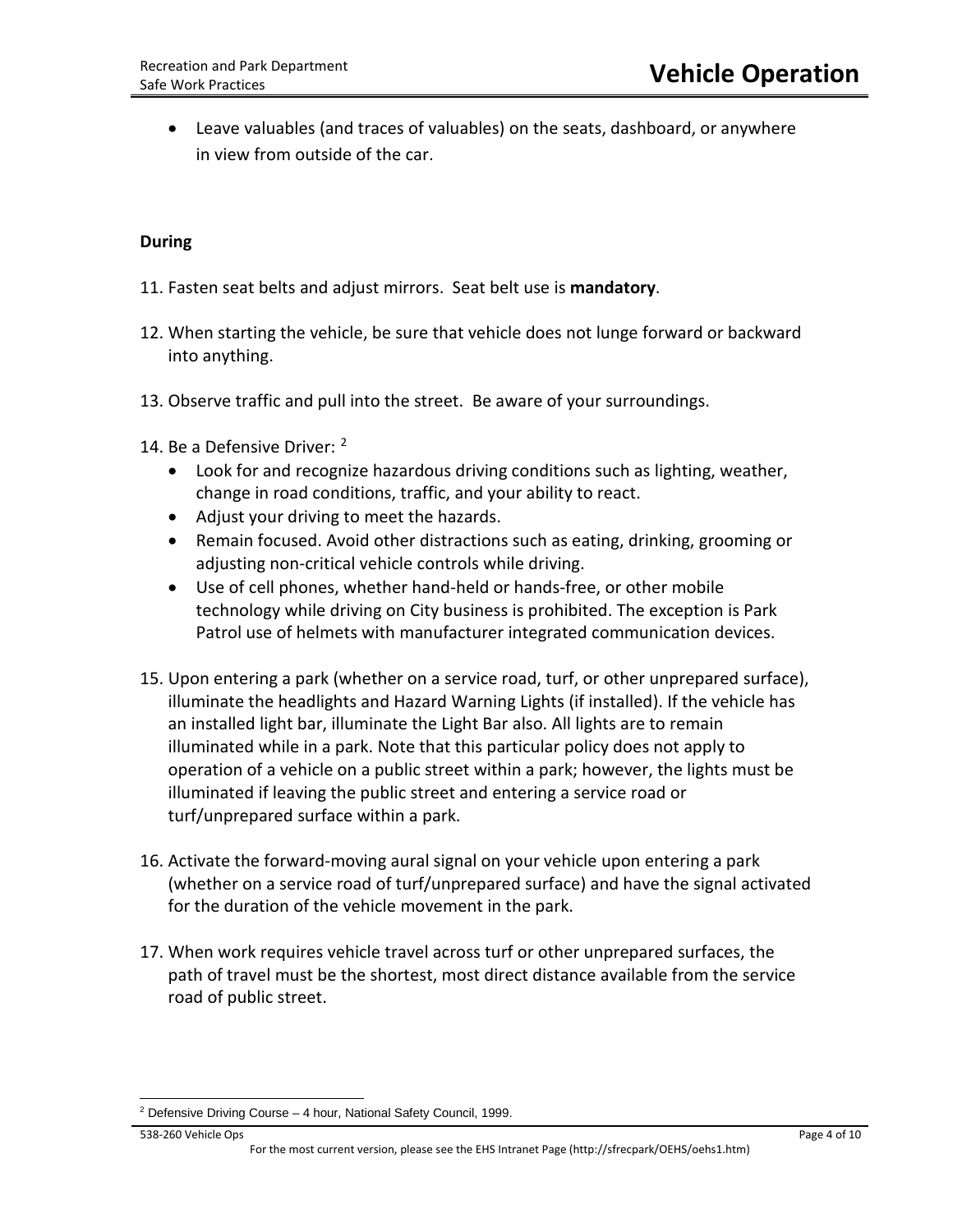- 18. If work requirements necessitate operating a City vehicle on a parkscape or other surface not designed for vehicle operation, utilize a staff person outside the vehicle to serve as a safety watch or otherwise guide vehicle movement.
	- When two or more staff are traveling in a vehicle, use of a spotter is required.
	- When only the driver is in the vehicle and there is no spotter otherwise available, the following policy applies:
		- i. The driver will stop and park the vehicle at the point where the vehicle will depart the service road or public street.
		- ii. The driver will exit the vehicle and will walk the intended path of travel across the turf/unprepared surface to inspect for terrain hazards and/or park users who might impede or interfere with the intended path of travel.
		- iii. If park users are encountered, the driver will inform each person of the intended vehicle travel and ensure that there is no mutual interference.
		- iv. If determined to be safe, the driver will return to the vehicle and proceed along the inspected path of travel (following all of the other policies in this Safe Work Practice).
		- v. At the completion of work, the driver will again follow this procedure to traverse the turf/unprepared surface back to the service road/public street.
		- vi. Note: This particular policy section does not apply to park utility vehicles (i.e. Cushmans, Trucksters, and other open bay, non-street legal vehicles) due to their open, unobstructed field of view.

19. Follow traffic laws and operate in a safe manner.

- Leave a cushion of safety around your vehicle by adjusting distance, speed and allowing more aggressive people to pass. Vehicles shall not exceed the authorized or safe speed, keeping the vehicle under positive control at all times and all established traffic regulations shall be observed.
- Vehicles must be legally parked at all times (even inside park property) unless the vehicle is positioned for work in progress.

20. Do not:

- Engage in aggressive driving, including speeding, tailgating, failure to signal lane changes, running red lights and stop signs, weaving in traffic, yelling, making obscene gestures, and excessive use of the horn.
- Operate the vehicle at speeds which will endanger the driver or other workers.
- Load the vehicle beyond the load capacity ratings (as listed in the owner's manual).
- Travel more than 5 mph on any service road, turf, or unprepared surface inside a park.
- Drive on to park pathways, sidewalks, or closed roads unless necessary for actual work in progress. You may never traverse a park area merely for convenience purposes.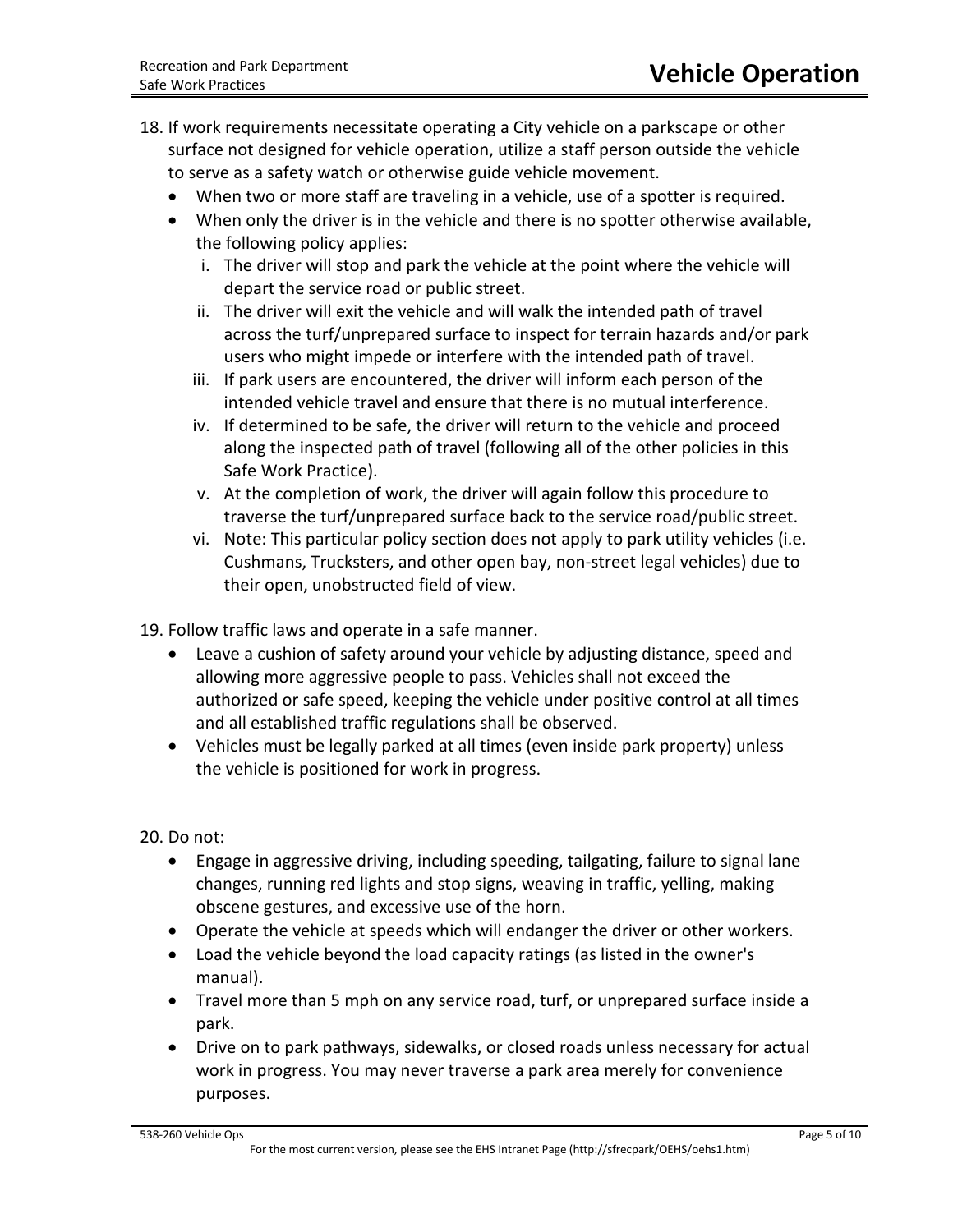- 21. When refueling, remove the gas cap slowly (see *Fuel Safety* SWP).
- 22. During operation, stay clear of moving machinery parts.
- 23. If you are ever unsure about the safe operation of the vehicle or assignment, STOP WORK and ask your supervisor for assistance.
- 24. If you are in a vehicle incident, you must follow the steps listed in the RPD Vehicle Use Policy [\(VUP\).](http://rpd-vm-web01/sfrecpark/wp-content/uploads/GM-DIRECTIVE-19-01-DEPARTMENTAL-VEHICLE-USE-POLICY-3-2019.pdf) This includes calling 911 (in the event of an injury) or SFPD (non injury), your supervisor, Park Rangers, and the City Attorney's office. More detail can be found in the VUP.

## **After**

- 25. Immediately report any problem or deficiencies you notice during your shift. Do not wait until the end of your shift to address a serious safety issue. If the problem is serious, make it your responsibility to have the vehicle removed from service.
- 26. If items for repair can wait for scheduled maintenance, write them down in the Auto Shop's Vehicle Repair Request sheet. One sheet should be assigned to each vehicle and turned into the shop when the vehicle goes in for repair or service.
- 27. Vehicles with air brakes shall be drained of air.

## **B. SPECIFIC VEHICLES**

### **Automobiles and Trucks**

### **Before**

- 28. Complete a check of the vehicle at the beginning of each shift or before a change in driver, and before using the vehicle that covers the items below (note that certain divisions may have developed their own vehicle checklists; these are adequate as long as they are at least as inclusive of the below list):
	- $\boxtimes$  Adequately inflated tires
	- $\boxtimes$  Adequate tread on tires
	- $\boxtimes$  Damage or vandalism
	- $\boxtimes$  Clean windows and mirrors;
	- $\boxtimes$  Functioning seat belts for all seats (as designed)

#### 538-260 Vehicle Ops Page 6 of 10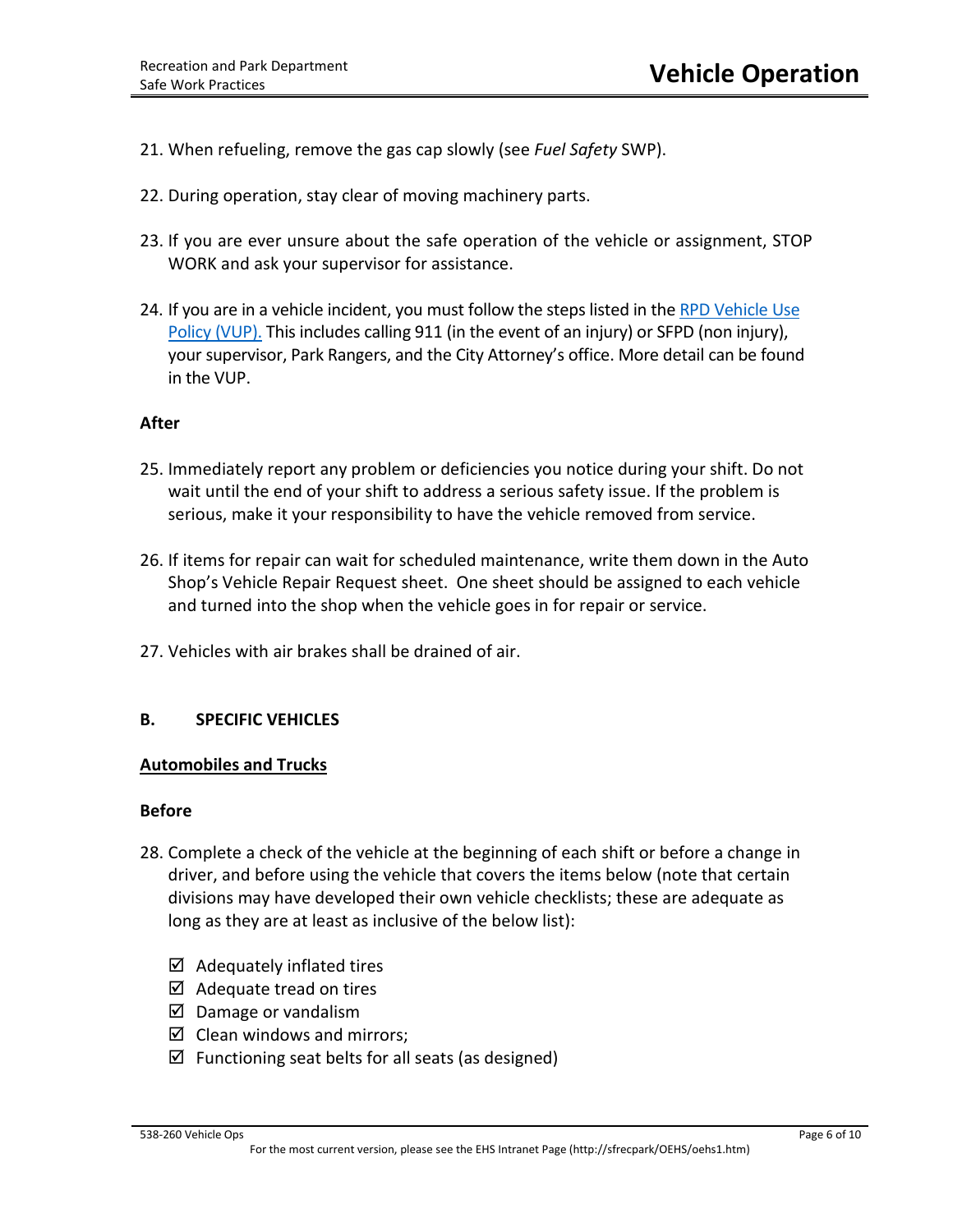- $\boxtimes$  Properly functioning headlights, mirrors<sup>3</sup>, horn, turn indicators, back-up lights and alarm, amber flashing lights and brake lights
- $\boxtimes$  An adequately charged fire extinguisher
- $\boxtimes$  Adequate oil and coolant levels (only after checking temperature gauge and hand test)
- $\boxtimes$  An approved first aid kit; flares, flashlight and disposable camera (optional)
- $\boxtimes$  A copy of the accident reporting procedures and paperwork (Post Accident Checklist (Vehicle), Vehicle Operation Safe Work Practice, and VEIR) in the glove box.
- 29. When refueling the vehicle, check the:
	- $\boxtimes$  Oil and coolant levels (only after checking temperature gauge and hand test)
	- $\boxtimes$  Power steering fluid level
	- $\boxtimes$  Brake reservoir (on newer vehicles, the reservoir is visible without removing the baler)
- 30. Those vehicles with air brakes shall be tested prior to use, to ensure adequate braking power.

# **During**

- 31. Batteries (car, truck, and auxiliary power supplies) must be handled with care. The electrolyte is sulfuric acid  $(H<sub>2</sub>SO<sub>4</sub>)$ . Avoid contact on clothing, skin or in eyes. In the case of exposure, flush with clean water for 15 minutes and seek medical attention.
- 32. To jump-start a vehicle: Connect positive (+) to positive (+) and negative (-) on running vehicle to ground (-) or stalled vehicle. Always connect the ground wire last and away from the battery (on the engine block) when attempting to "jump start" a vehicle. The hydrogen gas that is generated during charging is explosive.

# **Turf Trucksters (Cushmans, Toros)**

## **Before**

- 33. Complete a check of the vehicle at the beginning of each shift or before a change in driver, and before using the vehicle:
	- All parts of the vehicle and attachments are in acceptable condition
	- Fluid levels (gas, oil, etc.) are acceptable
	- Safety interlock system is intact

538-260 Vehicle Ops Page 7 of 10

 $\overline{a}$ 

<span id="page-6-0"></span><sup>3</sup> RPD Industrial Investigation, EHS Case #2868, DOI 8/5/05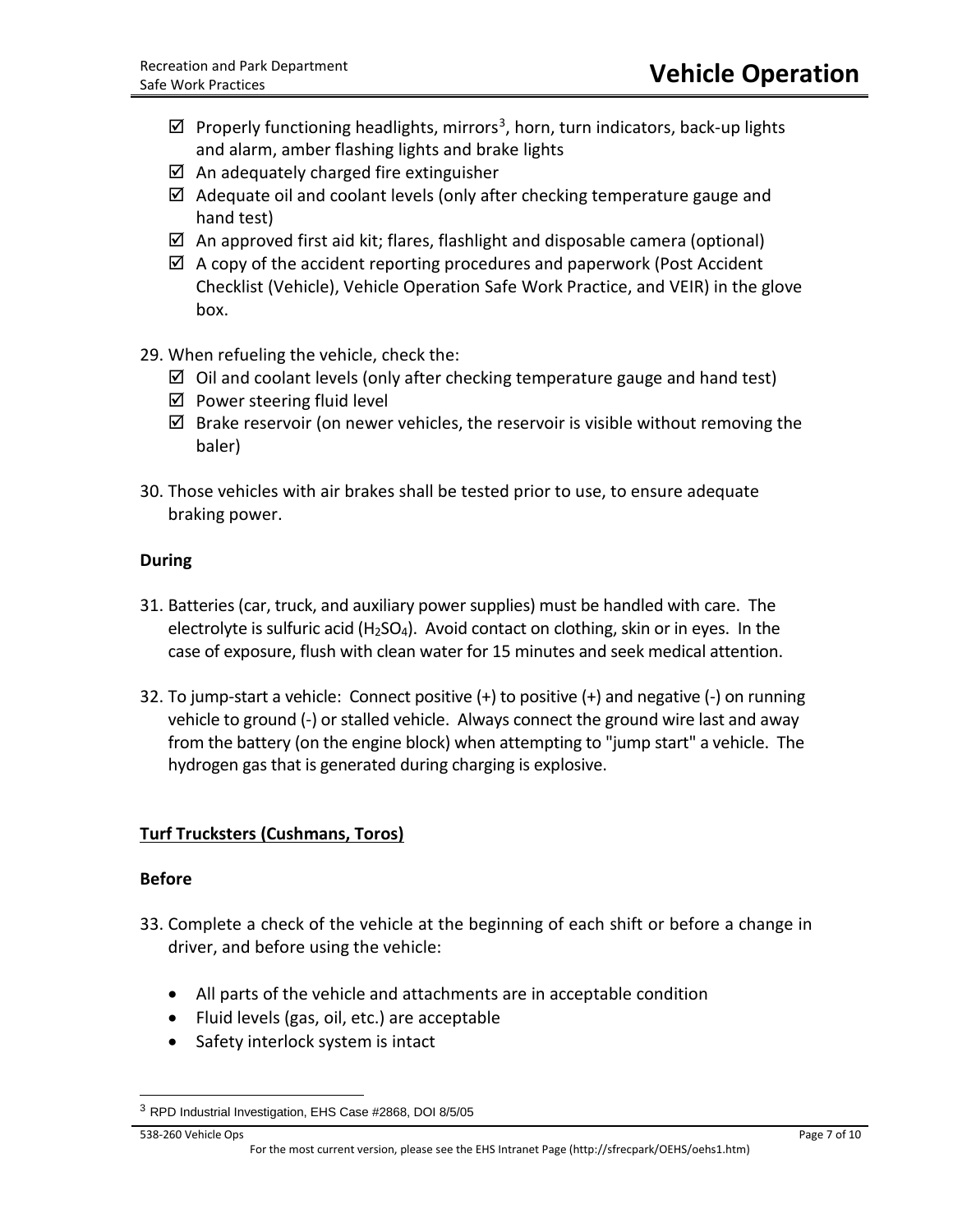34. Do not operate vehicle while wearing sandals, tennis shoes, sneakers, loose fitting clothing or jewelry which could get caught in moving parts and cause personal injury. For more information, see the Personal Protective Equipment Safe Work Practice, RPD's Dress Code Policy, and the Operator's Manual for the piece of equipment.

## **During**

35. The operator shall ensure that passengers remain seated, hold on to the seat handle, and keep their entire bodies inside the vehicle prior and during operation of the vehicle.

36. Do not do the following:

- Run vehicle in an enclosed space where exhaust fumes will collect.
- Carry more than the specified number of persons on the vehicle.
- Make sudden stops and starts unless it is necessary.
- Change the direction of the vehicle abruptly or make sharp turns on an incline, ramp, grade, slope or other surface. Note that a cab makes the vehicle slightly less stable when turning or driving on slopes.
- Overload your vehicle (the nameplate on the kick panel shows load capacities). Position loads carefully and evenly over the rear deck or box. Keep the loads low. Place loads on deck or box ahead of the rear axle.
- Tow a vehicle faster than 5 miles per hour.
- 37. Signal that you are going to turn or stop.
- 38. Use caution, and reduce speed around the following:
	- Low overhangs such as tree limbs, doors, etc.
	- Sand traps, ditches, creeks, ramps, any unfamiliar areas or other hazards
	- When crossing chuckholes or other rough ground surfaces
	- When driving in unfamiliar areas
- 39. Adjust your speed to match driving conditions (dry, moist, icy, bumpy, etc.).
- 40. Stay a safe distance from pedestrians, ramp edges, platforms, drop-offs, etc.
- 41. Always drive straight up and down the face of a slope, incline, ramp or grade. Never drive across the face.
- 42. When driving down an incline, always remove your foot from the foot throttle pedal to avoid increasing the vehicle speed.

### 538-260 Vehicle Ops Page 8 of 10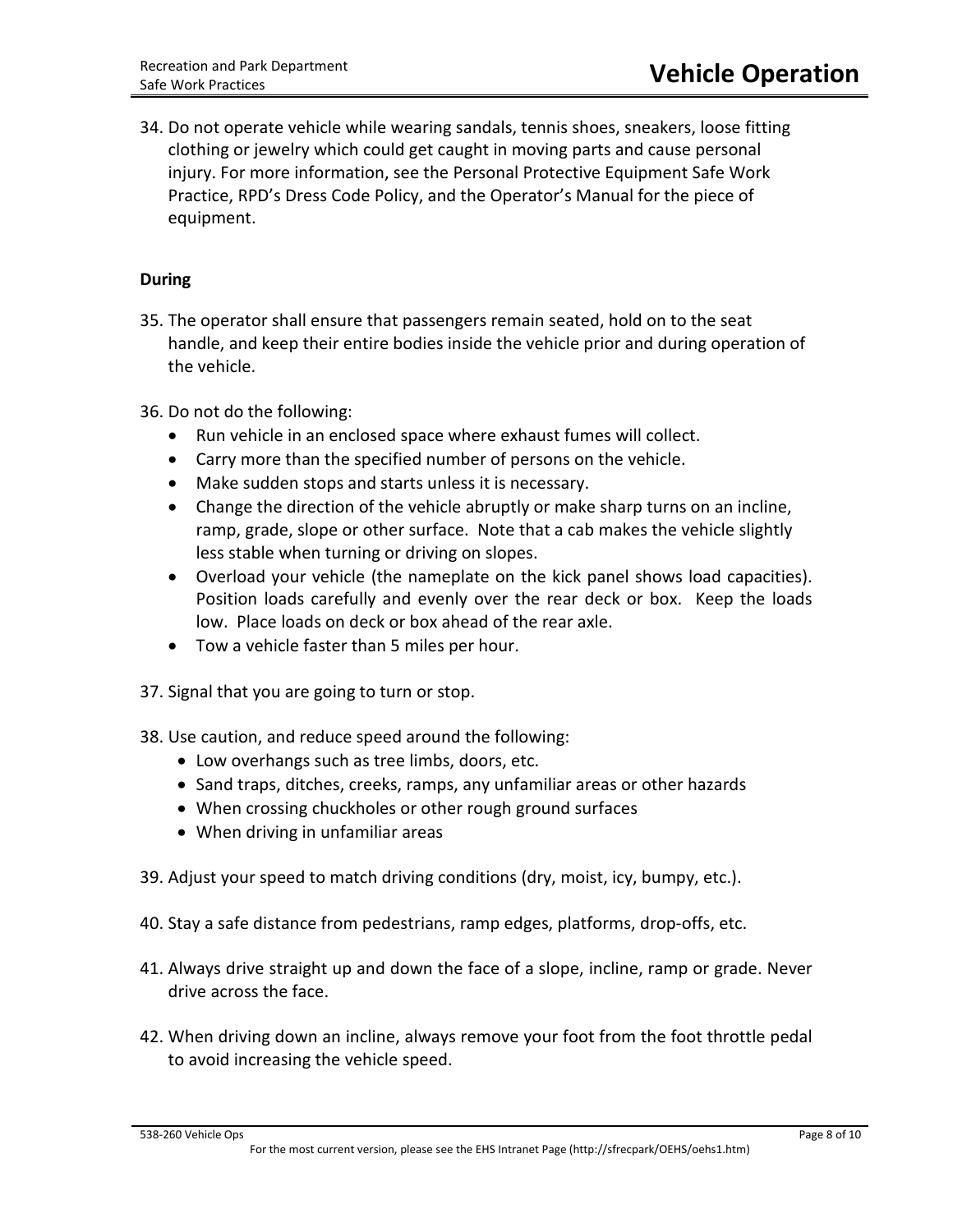- 43. Always engage the Auxiliary Transmission before engaging the parking brake. The seat brake on Model 898531 will not hold a loaded vehicle on an incline. Always use parking break when the vehicle is not in use.
- 44. When dumping, do not let anyone stand behind vehicle and do not dump load on any one's feet.
- 45. Use extreme care when backing up. Keep all bystanders away from the machine.
- 46. Keep windows clean and unobstructed. The only items that should be affixed to the windows are manufacturer's signs and no smoking signs.
- 47. When the vehicle is being loaded with a "Bobcat" or other type of loader (other than manual loading), set the emergency brake, put the vehicle in neutral (or turn off), and get out of the vehicle.
- 48. Stop machine immediately if the machine ever vibrates abnormally to prevent repetitive strain injury and or further machine damage. Turn engine off and inspect for damage. Have repair done before resuming operation.

# References

1. Toro Form No. 3355-925 Rev B; Workman 3200 & 4200 Operator's Manual, 2006

\_\_\_\_\_\_\_\_\_\_\_\_\_\_\_\_\_\_\_\_\_\_\_\_\_\_\_\_\_\_\_\_\_\_\_\_\_\_\_\_\_\_\_\_\_\_\_\_\_\_\_\_\_\_\_\_\_\_\_\_\_\_\_

- 2. "Work-Related Roadway Crashes: Challenges and Opportunities for Prevention", NIOSH, September 2003, Publication #2003-119.
- 3. "Work-Related Roadway Crashes: Prevention Strategies for Employers", NIOSH, March 2004, Publication #2004-136
- 4. ANSI/ASSE Z15.1-2006, Safe Practices for Motor Vehicle Operations; April 28, 2006.
- 5. "Drivers Are Distracted Even If They Don't Talk On The Cell Phone" U.S. Department of Labor; (OSHA) Occupational Health, and Safety Administration, Study: March, 9, 2008.
- 6. E-mail from Katharine Petrucione discouraging employees from using cell phones while driving, July 22, 2008.
- 7. General Manager Directive 13-01, "Vehicle Operations Policy," San Francisco Recreation and Park Department, November 1, 2013.
- 8. "NEW Driver Guide and Accident Reporting Form," Memo from Dennis Kern, February 14, 2011.
- 9. "Drivers Guide," General Services Agency and Recreation and Parks Department, City and County of San Francisco, October 2010.
- 10. "Rules and Guidelines Regarding Use of City Vehicles," Office of City Administrator Naomi Kelly, August 21, 2013.
- 11. E-mail from Dennis Kern on key policy points that govern City vehicle use, October 27, 2010.